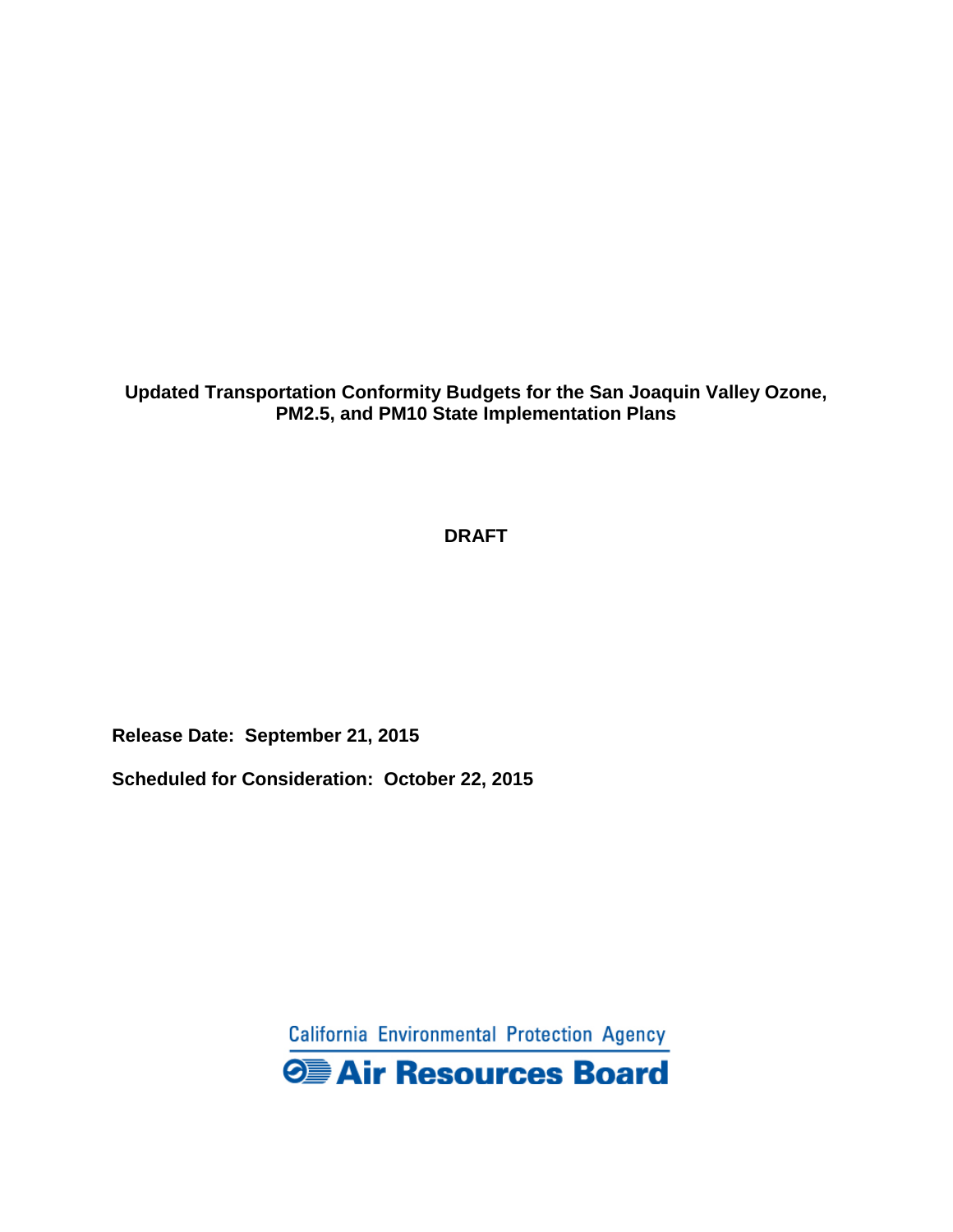This document has been reviewed by the staff of the California Air Resources Board and approved for publication. Approval does not signify that the contents necessarily reflect the views and policies of the Air Resources Board, nor does the mention of trade names or commercial products constitute endorsement or recommendation for use.

Electronic copies of this document are available for download from the Air Resources Board's Internet site at: http://www.arb.ca.gov/planning/sip/planarea/sanjqnvllysip.htm. In addition, written copies may be obtained from the Public Information Office, Air Resources Board, 1001 I Street, 1<sup>st</sup> Floor, Visitors and Environmental Services Center, Sacramento, California 95814, (916) 322-2990.

For individuals with sensory disabilities, this document is available in Braille, large print, audiocassette, or computer disk. Please contact ARB's Disability Coordinator at (916) 323-4916 by voice or through the California Relay Services at 711, to place your request for disability services. If you are a person with limited English and would like to request interpreter services, please contact ARB's Bilingual Manager at (916) 323-7053.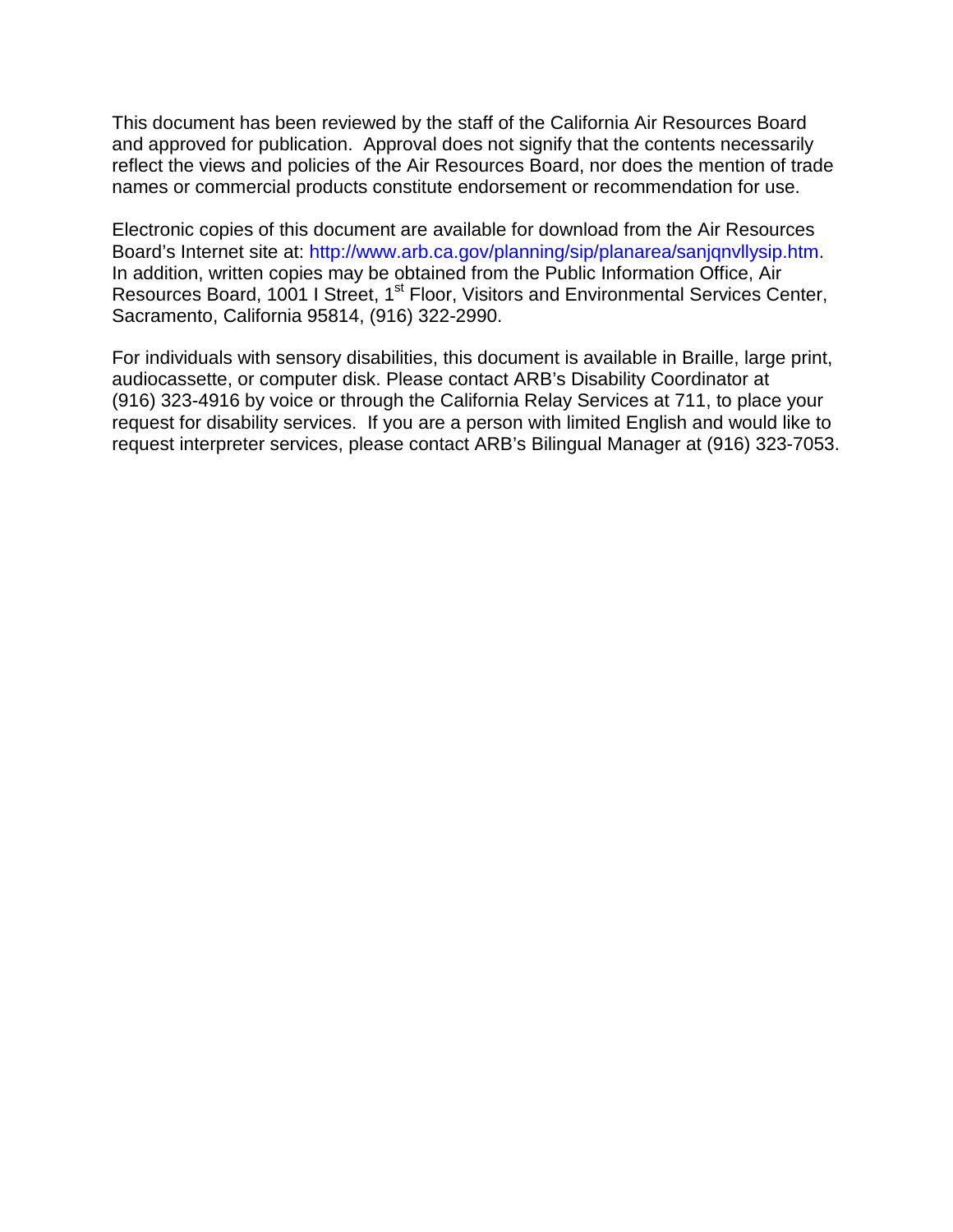# **Table of Contents**

| II. UPDATED CONFORMITY BUDGETS FOR THE OZONE, PM2.5 and PM10 PLANS                  |
|-------------------------------------------------------------------------------------|
|                                                                                     |
|                                                                                     |
|                                                                                     |
|                                                                                     |
|                                                                                     |
| III.                                                                                |
| IV.                                                                                 |
| Attachment: Budget Detail for Updated Transportation Conformity Budgets for the San |

[Joaquin Valley Ozone, PM2.5, and PM10 State Implementation Plans](#page-12-0) .......................... 9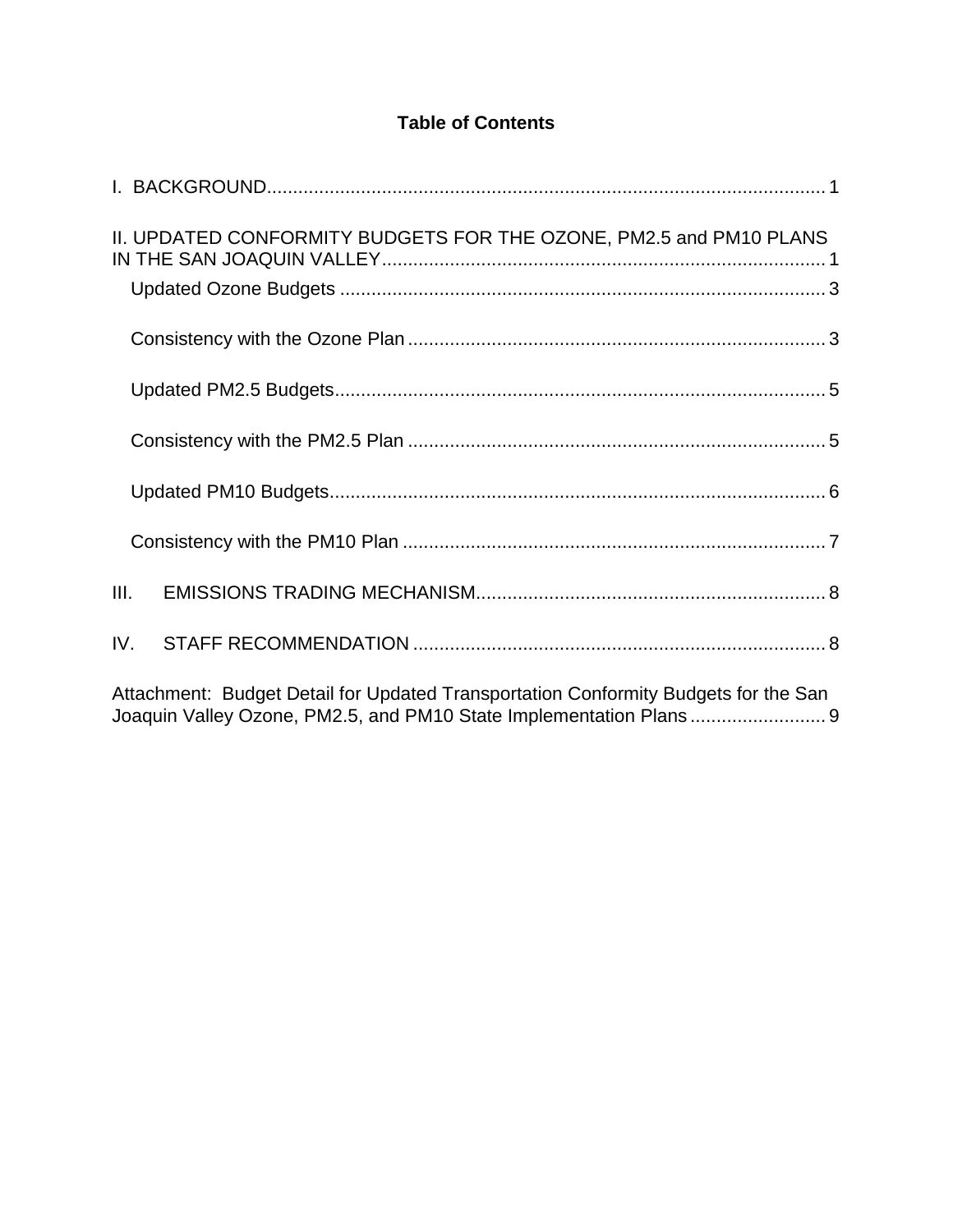# **List of Tables**

| Table 2. Nitrogen Oxide Emissions Comparison – All Source Categories 3           |  |
|----------------------------------------------------------------------------------|--|
| Table 3. Reactive Organic Gas Emissions Comparison – All Source Categories  4    |  |
|                                                                                  |  |
| Table 5. Nitrogen Oxide Emissions Comparison – All Source Categories 5           |  |
|                                                                                  |  |
|                                                                                  |  |
| Table 8. Nitrogen Oxide Emissions Reductions Comparison Existing vs. Current     |  |
|                                                                                  |  |
| Table 9. PM10 Emissions Reductions Comparison Existing vs. Current Inventories - |  |
|                                                                                  |  |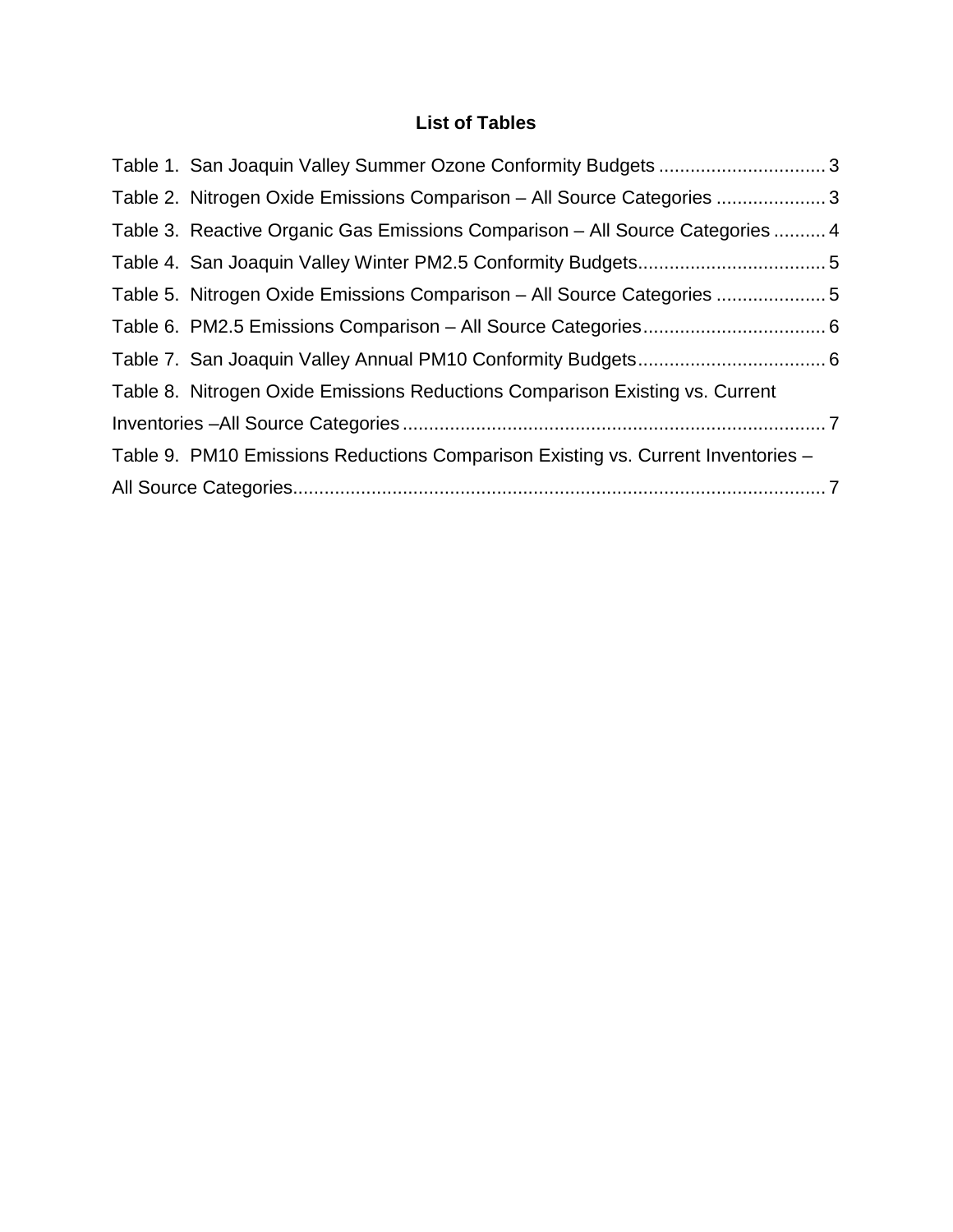### <span id="page-4-0"></span>I. BACKGROUND

Section 176(c) of the Clean Air Act (Act) establishes transportation conformity requirements which are intended to ensure that transportation activities do not interfere with air quality progress. The Act requires that transportation plans, programs, and projects that obtain federal funds or approvals conform to applicable State Implementation Plans (SIP) before being approved by a Metropolitan Planning Organization. Conformity to a SIP means that proposed activities must not:

- Cause or contribute to any new violation of any standard,
- Increase the frequency or severity of any existing violation of any standard in any area, or
- Delay timely attainment of any standard or any required interim emission reductions or other milestones in any area.

On November 16, 2007 the Board submitted an air quality attainment plan for the 8-hour ozone National Ambient Air Quality Standard (NAAQS) and a maintenance plan and re-designation request for the PM10 NAAQS in the San Joaquin Valley (Ozone Plan and PM10 Plan). On March 4, 2013 the Board submitted an attainment plan for the 2006 PM2.5 NAAQS (PM2.5 Plan) for the Valley. The U.S. Environmental Protection Agency (U.S. EPA) approved the Ozone and PM10 Plans on March 1, 2012 and November 12, 2008 respectively. The U.S. EPA proposed approval of the PM2.5 Plan on January 13, 2015. The Ozone, PM10 and PM2.5 Plans all contain transportation conformity budgets that used the most up to date emission rates and planning assumptions available at the time the plans were developed.

### <span id="page-4-1"></span>**II. UPDATED CONFORMITY BUDGETS FOR THE OZONE, PM2.5 and PM10 PLANS IN THE SAN JOAQUIN VALLEY**

ARB staff has released a revised emission rate program, EMFAC 2014, which updates the emission rates and planning assumptions used in conformity budgets. Staff has updated the conformity budgets in the Ozone, PM10 and PM2.5 Plans to use the latest information.

Section 93.124(e) of the federal conformity rule states that nonattainment areas with more than one Metropolitan Planning Organization (MPO) may establish motor vehicle emission budgets for each MPO in the nonattainment area. The Ozone, PM10 and PM2.5 Plans establish county-level emission budgets for each MPO in the San Joaquin Valley (Valley).

Air Resources Board (ARB or Board) staff developed the proposed budgets in consultation with the eight Valley MPOs, U.S. EPA, and the San Joaquin Valley Air Pollution Control District. The transportation conformity budgets in this update use travel activity projections provided by the Valley MPOs consistent with the 2015 Federal Transportation Improvement Plan (2015 FTIP).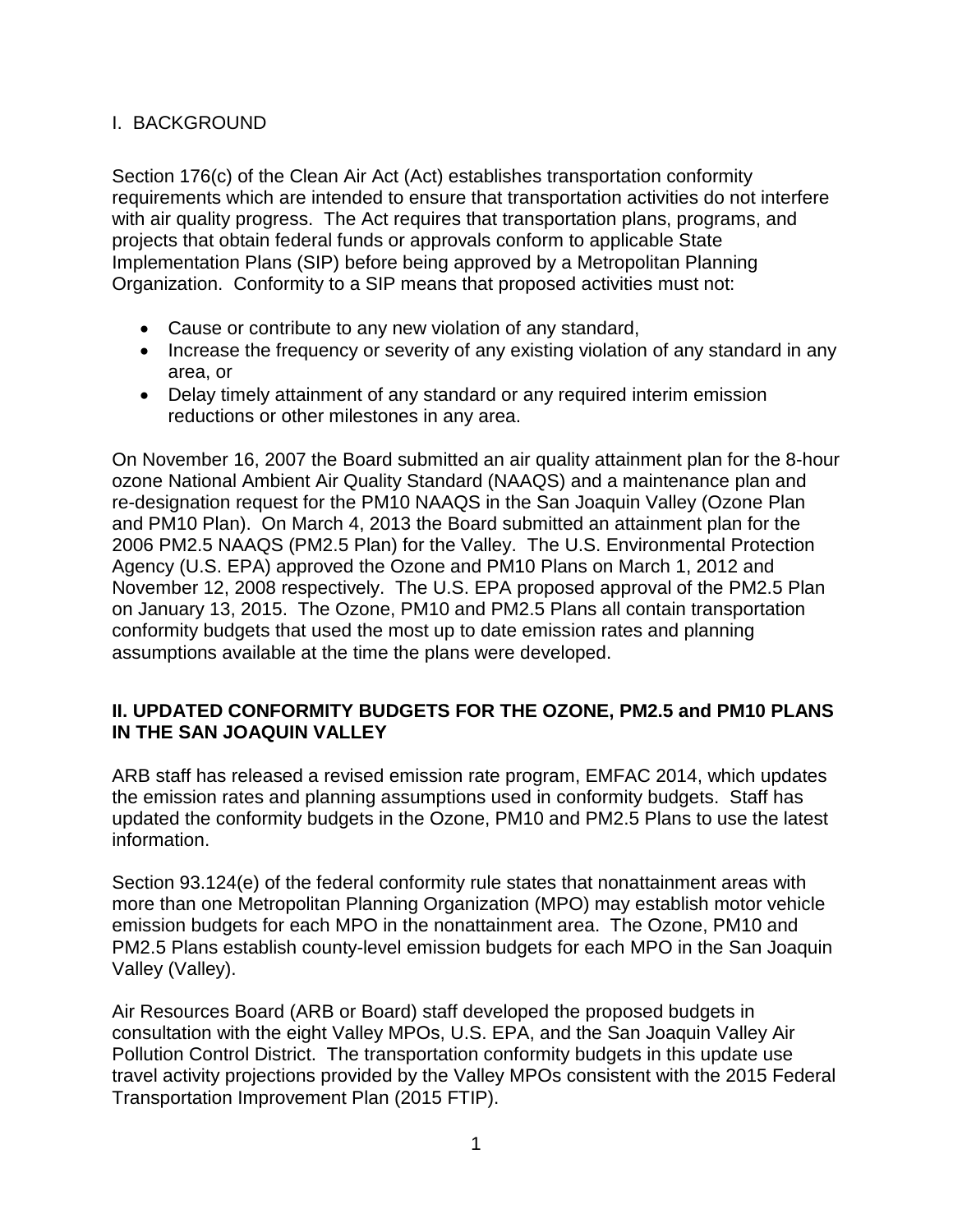The budgets have been constructed using emissions for the season consistent with the emissions inventory in the respective plans, i.e. summer for the Ozone Plan, winter for the PM2.5 Plan and annual for the PM10 Plan, using the following method:

- 1) Sum the county-by-county emissions results from EMFAC 2014 to get a Valley-wide total;
- 2) Round the Valley-wide totals up to:
	- a. the nearest whole ton for NOx and ROG;
	- b. the nearest tenth of a ton for PM2.5 and PM10;
- 3) Reallocate the rounded total Valley-wide emissions to each county proportional to each county's contribution to the total; and
- 4) Calculate the budget by rounding each county's emissions to the nearest tenth ton (for all pollutants and precursors) using conventional rounding.

The attachment to this update provides more detailed calculations.

The following sections provide the proposed budget updates using EMFAC 2014 and discussion of their consistency with the demonstrations of progress and attainment or maintenance of the NAAQS in the respective plans. Following U.S. EPA guidance, consistency is determined by comparing inventories of emissions in tons for plans that model absolute concentrations, as in the Ozone and PM2.5 plans. Consistency is demonstrated by examining the relative reductions in emissions inventories for plans that use relative modeling, as in the PM10 maintenance plan.

For each of the tables that follow, an increase in emissions in the current emissions inventory compared to the existing plan inventory is denoted by a negative number in the "Differences" columns on the right side of the tables, and a reduction in emissions in the current inventory is denoted by a positive number in the "Differences" column.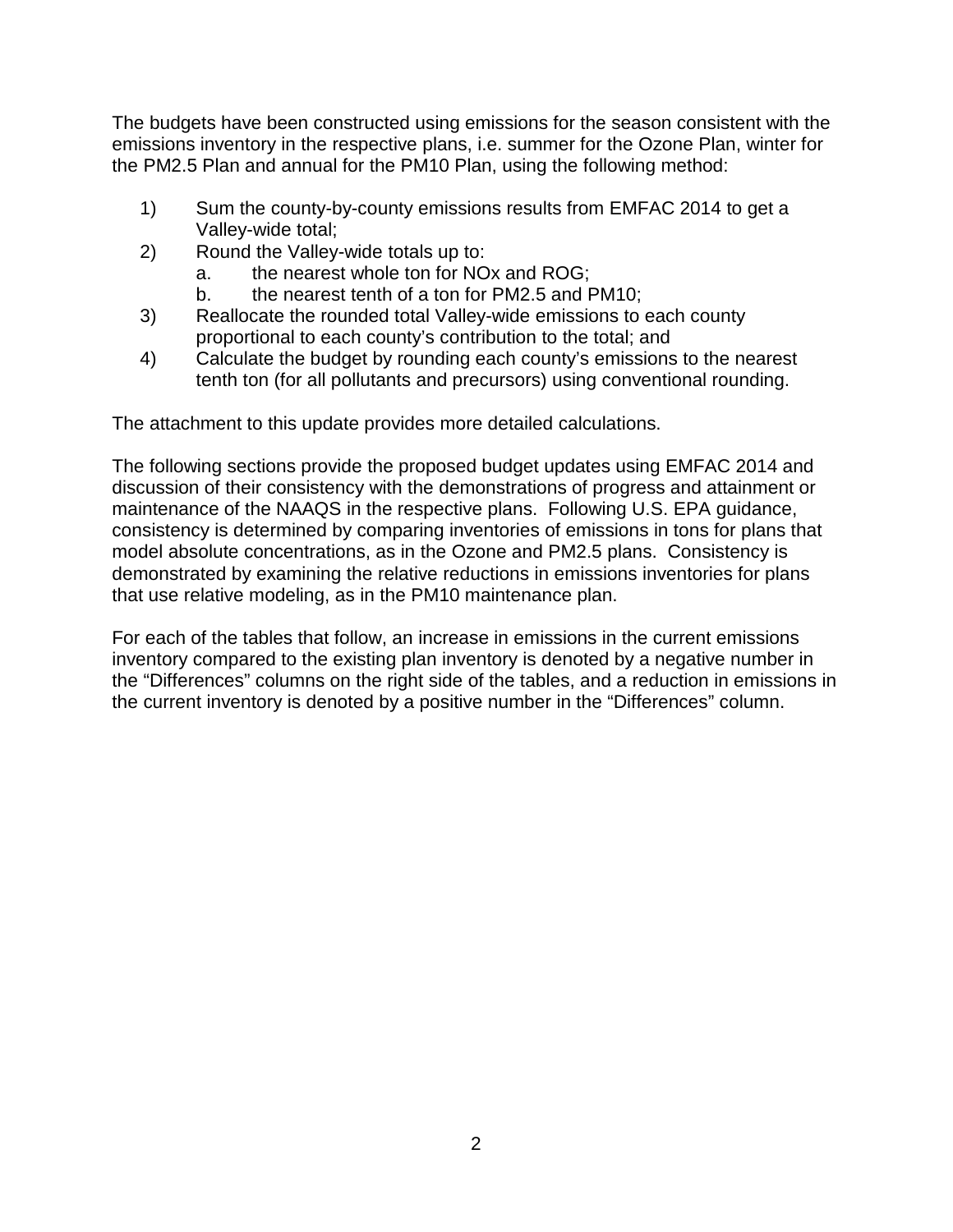# <span id="page-6-0"></span>**Updated Ozone Budgets**

[Table 1](#page-6-2) below details the updated ROG and NOx budgets for the San Joaquin Valley Ozone Plan by subarea.

| <b>County Subarea</b> |     |      |     |      |     |      |
|-----------------------|-----|------|-----|------|-----|------|
| Fresno                | 8.7 | 29.9 | 6.8 | 24.3 | 5.6 | 14.6 |
| Kern (SJV)            | 6.9 | 26.8 | 5.7 | 22.4 | 4.8 | 12.9 |
| Kings                 | 1.4 | 5.5  | 1.1 | 4.7  | 0.9 | 2.7  |
| Madera                | 2.0 | 5.5  | 1.6 | 4.5  | 1.3 | 2.7  |
| Merced                | 2.7 | 10.3 | 2.1 | 8.5  | 1.7 | 5.1  |
| San Joaquin           | 6.4 | 14.1 | 5.1 | 11.3 | 4.3 | 7.3  |
| <b>Stanislaus</b>     | 4.1 | 11.3 | 3.2 | 9.2  | 2.7 | 5.8  |
| Tulare                | 4.0 | 10.3 | 3.1 | 8.1  | 2.5 | 4.9  |

## <span id="page-6-2"></span>**Table 1. San Joaquin Valley Summer Ozone Conformity Budgets**  (**Tons per summer day)**\*

\*Budgets are rounded up to the nearest tenth ton (0.1).

## <span id="page-6-1"></span>**Consistency with the Ozone Plan**

Table 2 and Table 3 below compare the emissions inventories for NOx and ROG, respectively from the existing Ozone Plan and the most current inventory by major source category. These tables show net reductions of ROG and NOx emissions for the reasonable rate of progress (RFP) years of 2017 and 2020, and the attainment year of 2023. Note that the current inventory reflects the proposed budgets detailed in Table 1.

## <span id="page-6-3"></span>**Table 2. Nitrogen Oxide Emissions Comparison – All Source Categories**

| Inventory<br>Category | Emissions in existing<br>2008 Ozone Plan* |       | <b>Current Emission</b><br>Inventory |       |       | Differences By Year<br>(Existing - Current<br>(tons per day)) |        |        |      |
|-----------------------|-------------------------------------------|-------|--------------------------------------|-------|-------|---------------------------------------------------------------|--------|--------|------|
|                       | 2017                                      | 2020  | 2023                                 | 2017  | 2020  | 2023                                                          | 2017   | 2020   | 2023 |
| Stationary            | 57.0                                      | 57.2  | 56.9                                 | 31.6  | 30.8  | 30.3                                                          | 25.3   | 26.5   | 26.6 |
| Area wide             | 8.8                                       | 8.8   | 8.8                                  | 4.8   | 4.9   | 4.9                                                           | 4.0    | 3.9    | 3.9  |
| On-Road<br>Mobile     | 115.6                                     | 91.6  | 69.8                                 | 113.1 | 92.2  | 55.3                                                          | 2.5    | $-0.6$ | 14.5 |
| Other<br>Mobile       | 89.1                                      | 80.4  | 72.7                                 | 89.4  | 81.6  | 70.2                                                          | $-0.3$ | $-1.2$ | 2.5  |
| <b>TOTAL</b>          | 270.6                                     | 238.1 | 208.2                                | 238.9 | 209.5 | 160.7                                                         | 31.6   | 28.6   | 47.5 |

\* Includes 2011 Plan updates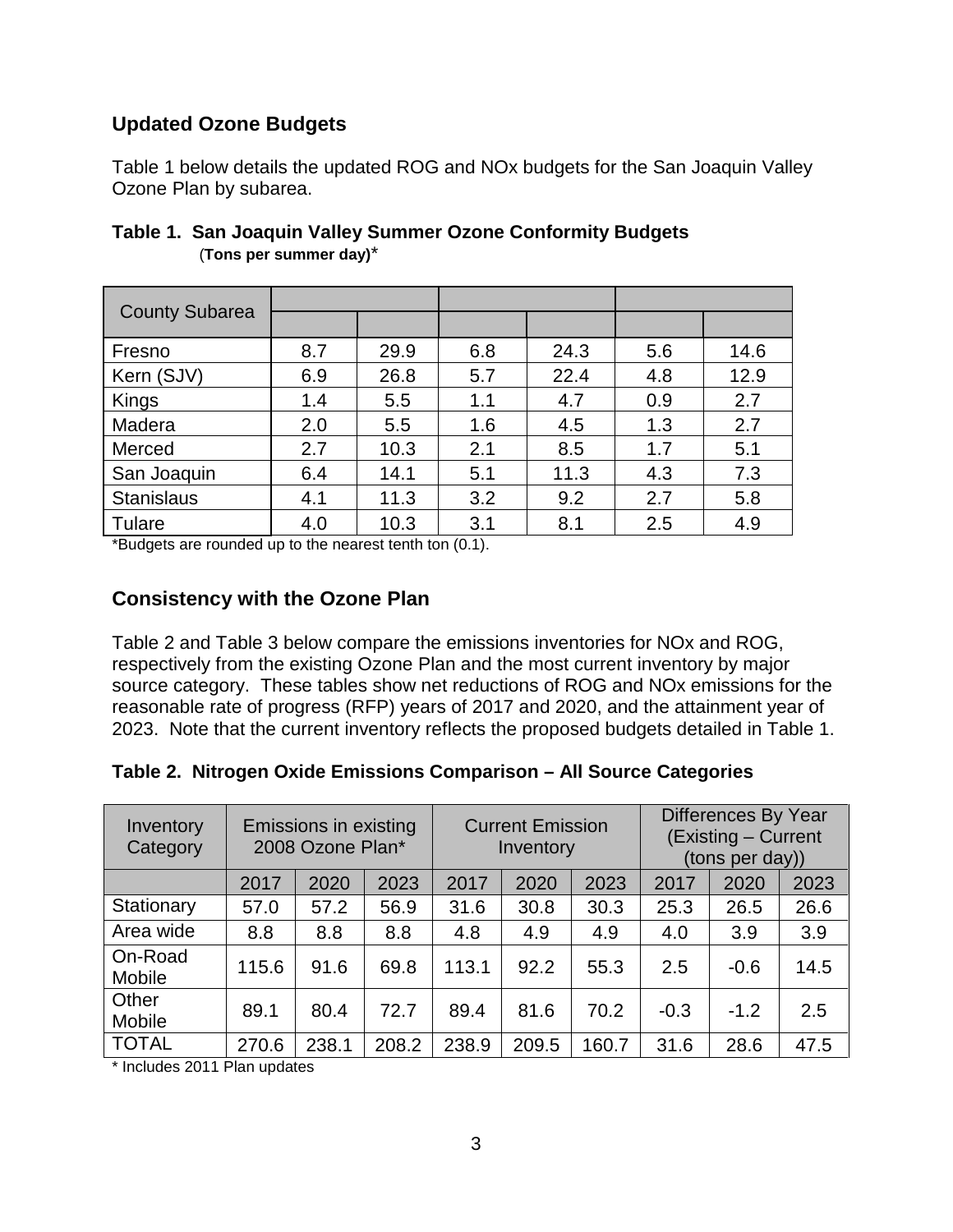| Inventory<br>Category | Emissions in existing<br>2008 Ozone Plan* |       | <b>Current Emission</b><br>Inventory |       |       | Differences By Year<br>(Existing - Current<br>(tons per day)) |         |         |         |
|-----------------------|-------------------------------------------|-------|--------------------------------------|-------|-------|---------------------------------------------------------------|---------|---------|---------|
|                       | 2017                                      | 2020  | 2023                                 | 2017  | 2020  | 2023                                                          | 2017    | 2020    | 2023    |
| Stationary            | 155.4                                     | 160.0 | 165.0                                | 102.4 | 105.4 | 108.6                                                         | 53.0    | 54.5    | 56.4    |
| Area wide             | 124.9                                     | 129.3 | 133.8                                | 152.8 | 157.9 | 163.0                                                         | $-27.9$ | $-28.6$ | $-29.1$ |
| On-Road<br>Mobile     | 46.4                                      | 39.1  | 37.5                                 | 36.2  | 28.6  | 23.7                                                          | 10.2    | 10.4    | 13.7    |
| Other<br>Mobile       | 57.1                                      | 56.5  | 57.1                                 | 37.9  | 35.1  | 32.1                                                          | 19.1    | 21.4    | 25.0    |
| <b>TOTAL</b>          | 383.8                                     | 384.9 | 393.4                                | 329.4 | 327.0 | 327.4                                                         | 54.5    | 57.9    | 66.0    |

<span id="page-7-1"></span>**Table 3. Reactive Organic Gas Emissions Comparison – All Source Categories**

\* Includes 2011 Plan updates

Increases in area wide emissions of ROG are offset by greater reductions in stationary sources of ROG. The net emissions of NOx from stationary sources are reduced by over 25 tons per day in all years. In the RFP year of 2020 the proposed budgets and the other mobile category represent a small increase in NOx from mobile sources. This is more than offset by net reductions in NOx from stationary and area wide sources.

<span id="page-7-0"></span>The current emissions inventory is the most recent inventory being developed for the 2016 ozone plan for the Valley. The changes between existing plan and current inventories can be attributed to changes in base year, updates to both the EMFAC on road and OFFROAD emissions models and updates to area wide estimation methodologies.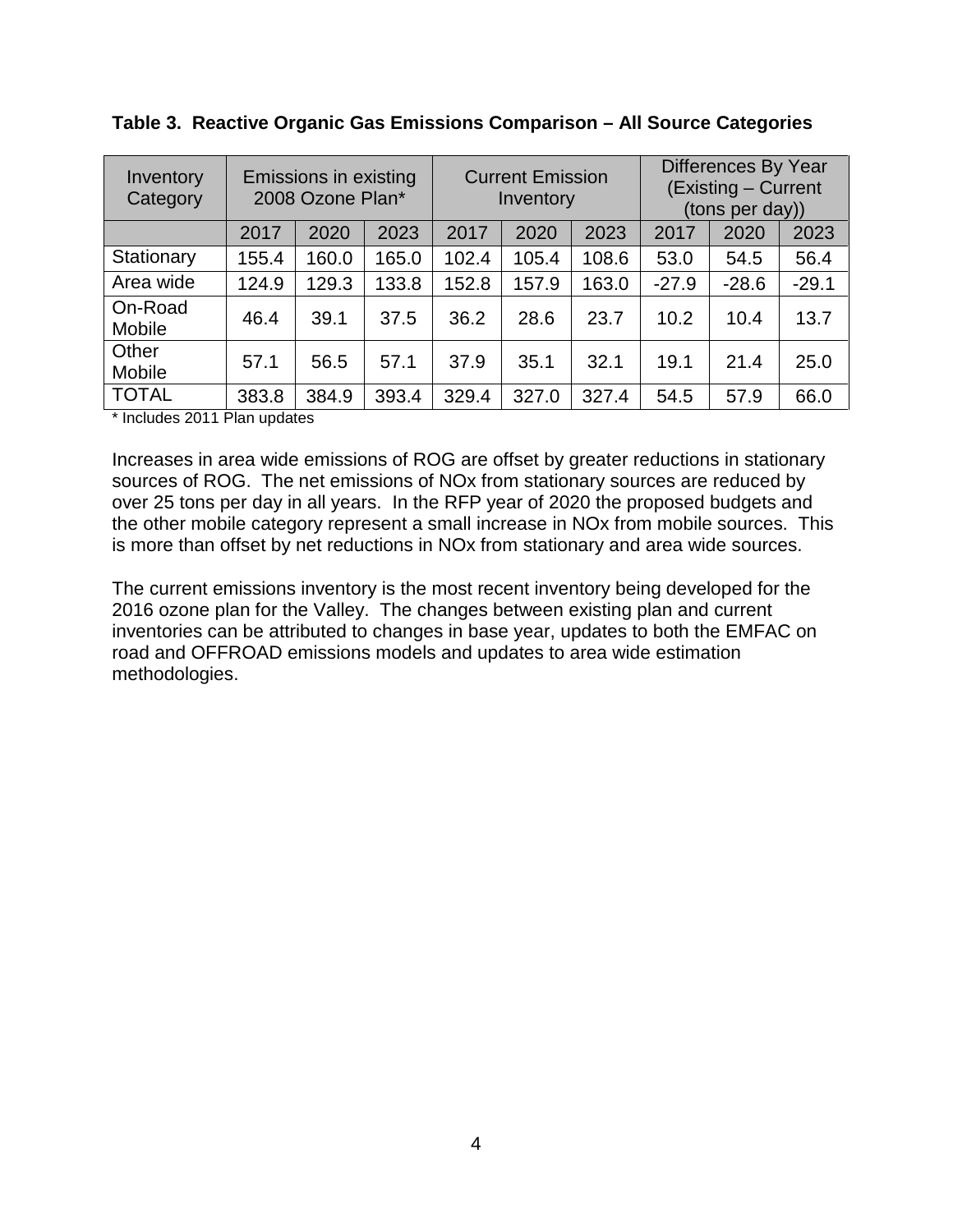## **Updated PM2.5 Budgets**

[Table 4](#page-8-1) below details the updated PM2.5 and NOx budgets for the San Joaquin Valley PM2.5 Plan by subarea.

|                       | 2017         |                       |  |  |
|-----------------------|--------------|-----------------------|--|--|
| <b>County Subarea</b> | <b>PM2.5</b> | <b>NO<sub>x</sub></b> |  |  |
| Fresno                | 1.0          | 32.1                  |  |  |
| Kern (SJV)            | 0.8          | 28.8                  |  |  |
| Kings                 | 0.2          | 5.9                   |  |  |
| Madera                | 0.2          | 6.0                   |  |  |
| Merced                | 0.3          | 11.0                  |  |  |
| San Joaquin           | 0.6          | 15.5                  |  |  |
| <b>Stanislaus</b>     | 0.4          | 12.3                  |  |  |
| Tulare                | 0.4          | 11.2                  |  |  |

### <span id="page-8-1"></span>**Table 4. San Joaquin Valley Winter PM2.5 Conformity Budgets\*** (**Tons per winter day)**

\*Budgets are rounded up to the nearest tenth ton (0.1).

## <span id="page-8-0"></span>**[Consistency with the PM2.5 Plan](#page-8-2)**

[Table 5](#page-8-2) and [Table 6](#page-9-1) below compare the emissions inventories for NOx and PM2.5, respectively from the existing PM2.5 Plan and the most current inventory by major source category for the RFP year of 2017. Note that the Current Inventory reflects the proposed budgets detailed in [Table 4](#page-8-1)

#### <span id="page-8-2"></span>**Table 5. Nitrogen Oxide Emissions Comparison – All Source Categories**

| Inventory<br>Category | Emissions in<br>existing<br>PM2.5 Plan* | Current<br>Emission<br>Inventory | <b>Differences By</b><br>Year (Existing<br>- Current (tons<br>per day)) |
|-----------------------|-----------------------------------------|----------------------------------|-------------------------------------------------------------------------|
|                       | 2017                                    | 2017                             | 2017                                                                    |
| Stationary            | 27.4                                    | 28.5                             | $-1.1$                                                                  |
| Area wide             | 15.6                                    | 11.7                             | 3.9                                                                     |
| On-Road Mobile        | 125.6                                   | 122.3                            | 3.3                                                                     |
| <b>Other Mobile</b>   | 64.3                                    | 62.9                             | 1.4                                                                     |
| <b>TOTAL</b>          | 232.9                                   | 225.4                            | 7.5                                                                     |

\* 2012 Plan (v.1.03) including 2014 conformity budget updates.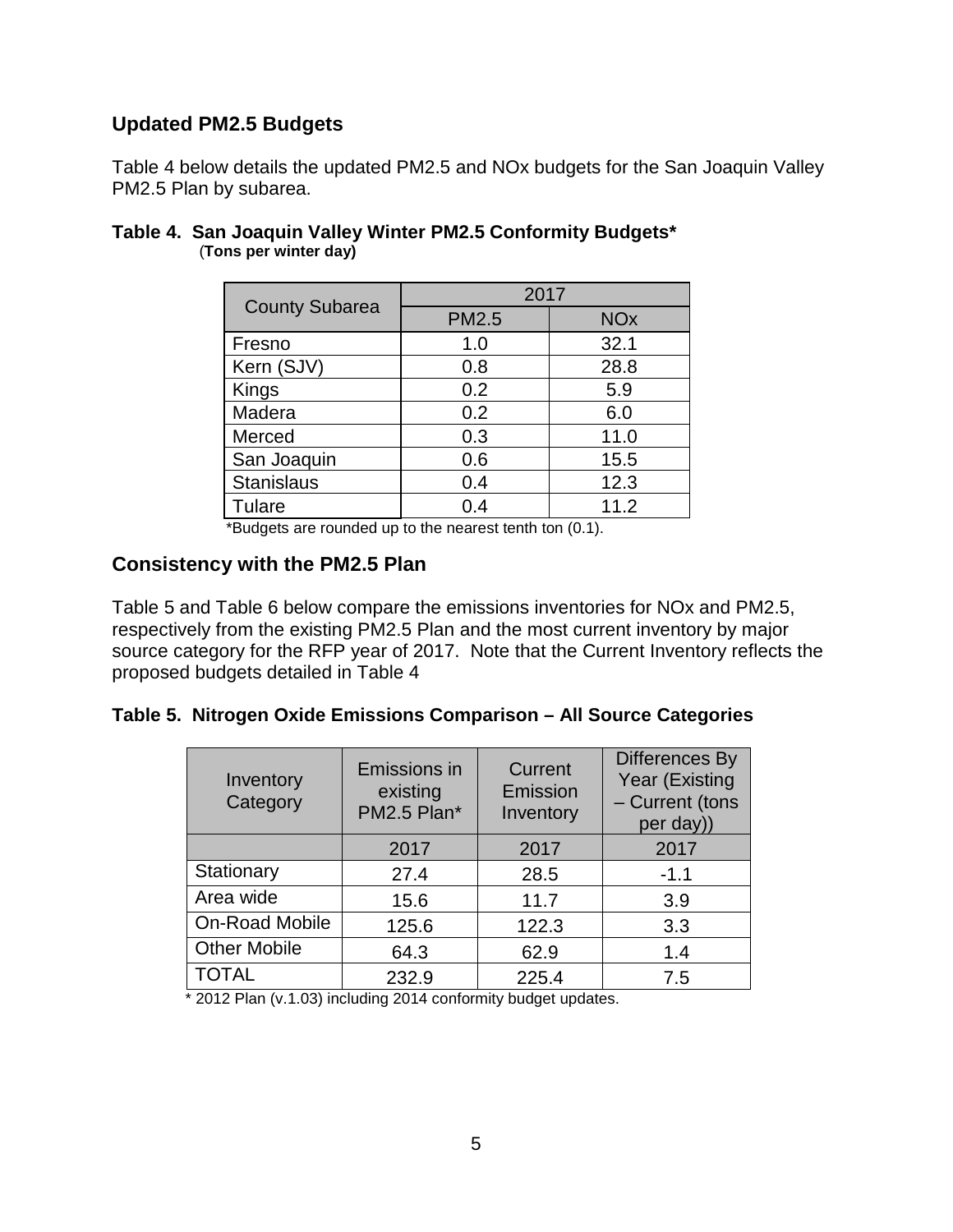| Inventory<br>Category | <b>Emissions in</b><br>existing<br>PM2.5 Plan* | Current<br>Emission<br>Inventory | Differences By<br>Year (Existing<br>- Current (tons<br>per day)) |
|-----------------------|------------------------------------------------|----------------------------------|------------------------------------------------------------------|
|                       | 2017                                           | 2017                             | 2017                                                             |
| Stationary            | 8.9                                            | 8.7                              | 0.2                                                              |
| Area wide             | 46.8                                           | 41.2                             | 5.6                                                              |
| On-Road Mobile        | 4.2                                            | 3.7                              | 0.5                                                              |
| <b>Other Mobile</b>   | 3.6                                            | 4.1                              | $-0.5$                                                           |
| <b>TOTAL</b>          | 63.6                                           | 57.7                             | 5.9                                                              |

#### <span id="page-9-1"></span>**Table 6. PM2.5 Emissions Comparison – All Source Categories**

\* 2012 Plan (v.1.03) including 2014 conformity budget updates.

The only category of emissions that shows an increase between existing and current inventories is stationary NOx, and this small increase is offset by reductions in area wide, on road and other mobile source categories.

The current emissions inventory is the most recent inventory used in the 2015 PM2.5 Plan for the San Joaquin Valley. The changes between exiting plan and current inventories can be attributed to changes in base year, updates to both the EMFAC on road and OFFROAD emissions models and updates to area wide source estimation methodologies.

## <span id="page-9-0"></span>**Updated PM10 Budgets**

[Table 7](#page-9-2) below details the updated PM10 and NOx budgets for the San Joaquin Valley PM10 Plan by subarea.

#### <span id="page-9-2"></span>**Table 7. San Joaquin Valley Annual PM10 Conformity Budgets\*** (**Tons per annual day)**

|                       | 2020        |                       |  |  |
|-----------------------|-------------|-----------------------|--|--|
| <b>County Subarea</b> | <b>PM10</b> | <b>NO<sub>x</sub></b> |  |  |
| Fresno                | 7.0         | 25.4                  |  |  |
| Kern (SJV)            | 7.4         | 23.3                  |  |  |
| Kings                 | 1.8         | 4.8                   |  |  |
| Madera                | 2.5         | 4.7                   |  |  |
| Merced                | 3.8         | 8.9                   |  |  |
| San Joaquin           | 4.6         | 11.9                  |  |  |
| <b>Stanislaus</b>     | 3.7         | 9.6                   |  |  |
| Tulare                | 3.4         | 8.4                   |  |  |

\*Budgets are rounded up to the nearest tenth ton (0.1).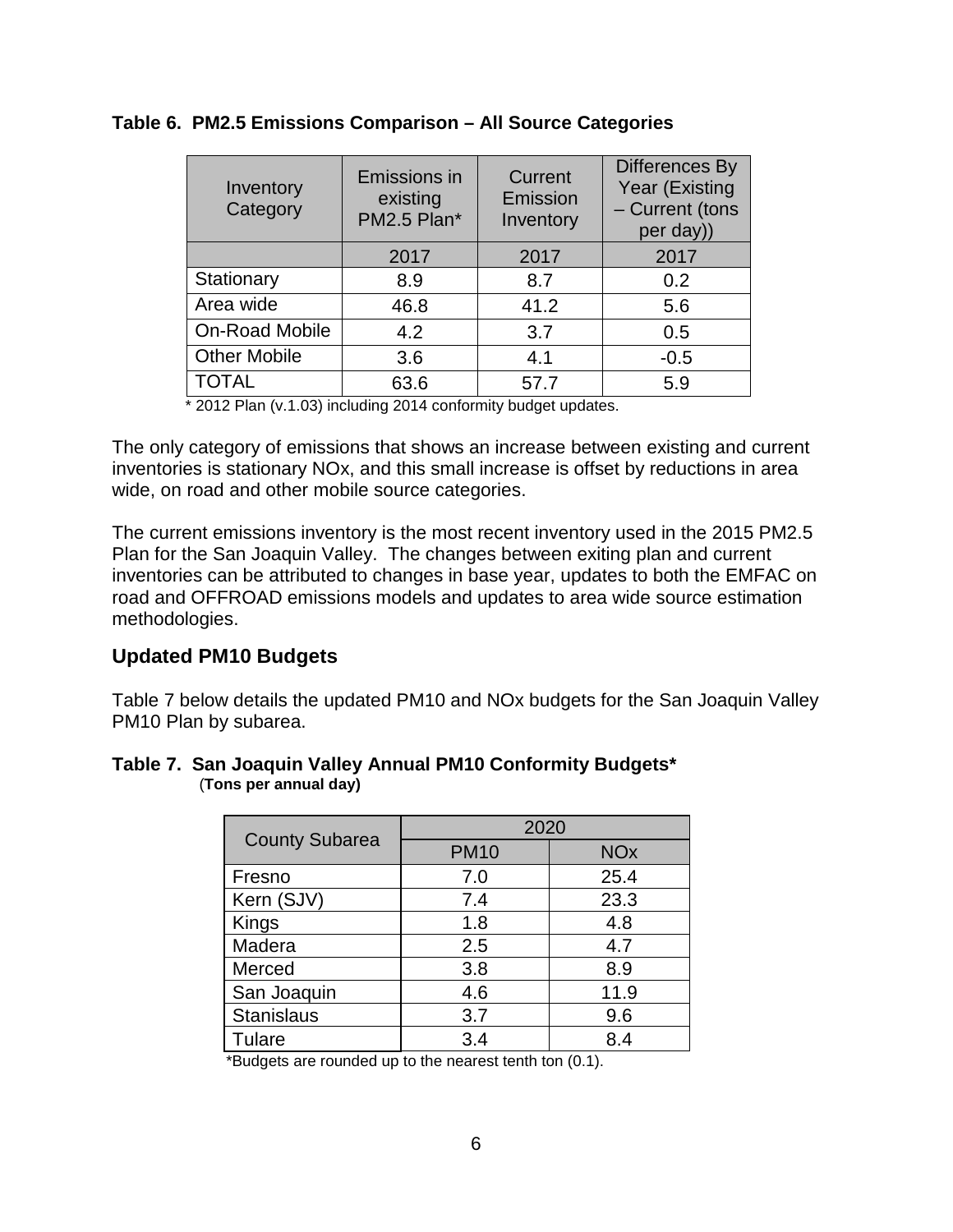## <span id="page-10-0"></span>**Consistency with the PM10 Plan**

[Table 8](#page-10-2) and [Table 9](#page-10-3) below compare the emissions reductions from 2005 to 2020 in the inventories for NOx and PM10, respectively from the existing PM10 Plan and the most current inventory by major source category. Note that the current inventory reflects the proposed budgets detailed in [Table 7.](#page-9-2)

<span id="page-10-2"></span>

|  | Table 8. Nitrogen Oxide Emissions Reductions Comparison Existing vs. Current |  |  |
|--|------------------------------------------------------------------------------|--|--|
|  | Inventories - All Source Categories*                                         |  |  |

| Inventory<br>Category | <b>Existing PM10</b><br>Plan** | <b>Current Emission</b><br>Inventory |
|-----------------------|--------------------------------|--------------------------------------|
| Stationary            | 2.2%                           | 51.9%                                |
| Area wide             | 6.7%                           | 8.7%                                 |
| <b>On-Road Mobile</b> | 58.5%                          | 73.5%                                |
| <b>Other Mobile</b>   | 45.8%                          | 44.6%                                |
| <b>TOTAL</b>          | 44.1%                          | 63.5%                                |

\* Reductions in percent from 2005 to 2020

\*\* 2007 PM10 Plan v1.00 RF994

#### <span id="page-10-3"></span>**Table 9. PM10 Emissions Reductions Comparison Existing vs. Current Inventories –All Source Categories\***

| Stationary            | $-12.3%$ | 4.7%  |
|-----------------------|----------|-------|
| Area wide             | $-4.9%$  | 0.5%  |
| <b>On-Road Mobile</b> | 34.2%    | 54.4% |
| <b>Other Mobile</b>   | 36.5%    | 37.8% |
| <b>TOTAL</b>          | $-2.0%$  | 4.9%  |

\* Reductions in percent from 2005 to 2020

<span id="page-10-1"></span>\*\* 2007 PM10 Plan v1.00 RF994

For NOx, the approved PM10 maintenance plan shows reductions of 44% while the updated inventory shows reductions of 63%. For PM10 emissions, the approved maintenance plan shows a slight increase of two percent while the current inventory shows a reduction of almost five percent. This demonstrates that reductions of PM10 and the precursor NOx in the updated inventory exceed those in the existing approved plan and are consistent with the maintenance demonstration in the approved plan.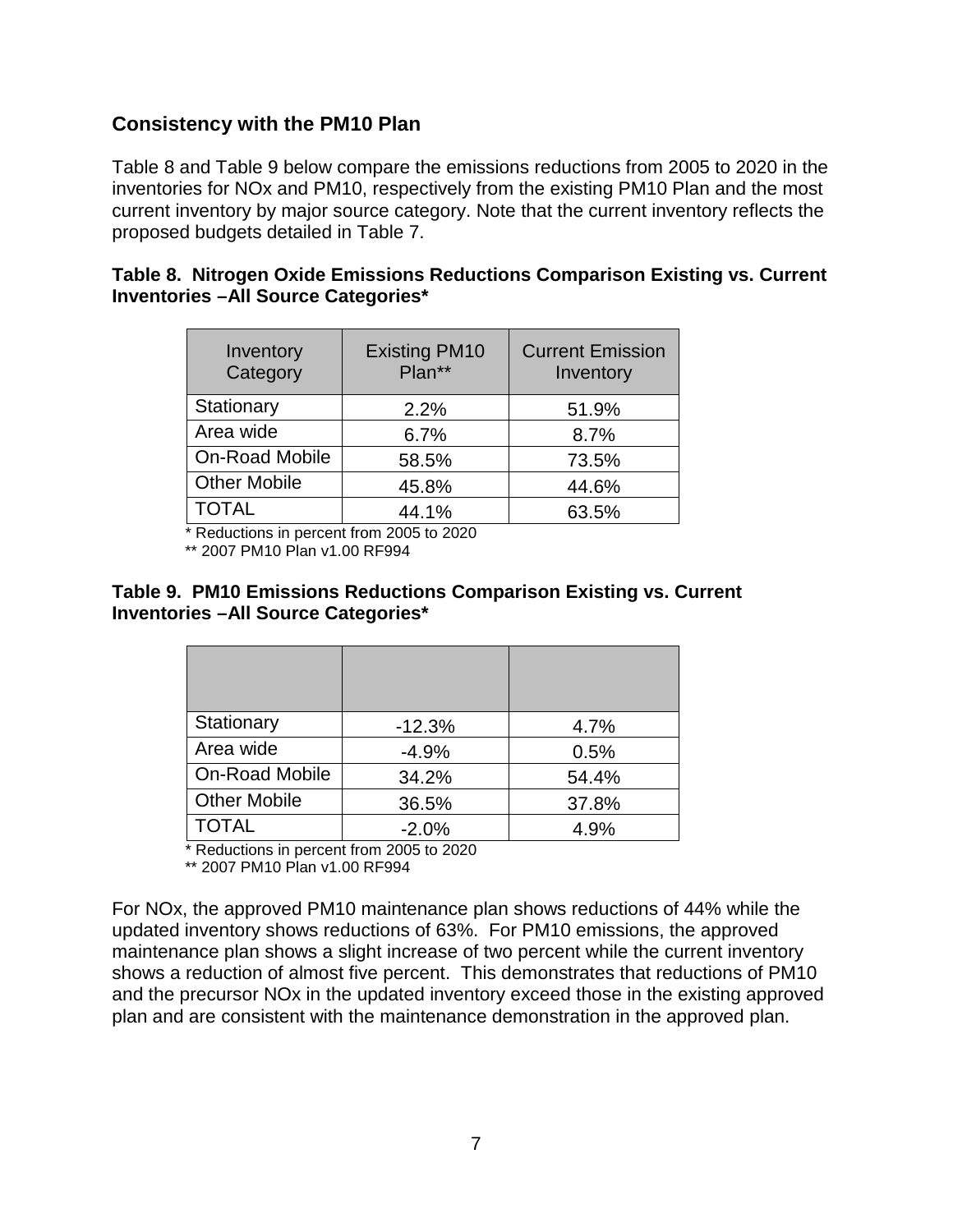## **III. EMISSIONS TRADING MECHANISM**

Section 93.124(b) of the federal conformity rule allows for a SIP to establish emissions trading mechanisms between budgets for pollutants or precursors, or among budgets allocated to mobile and other sources. The approved PM10 maintenance plan and the PM2.5 Plan proposed for approval both contain emissions trading mechanisms allowing trading between budgets. These budget updates do not modify the already approved and submitted emissions trading mechanisms.

# <span id="page-11-0"></span>**IV. STAFF RECOMMENDATION**

ARB staff has reviewed the transportation conformity budgets in this update to the Ozone, PM2.5 and PM10 state implementation plans and has concluded that they meet the applicable Act requirements. The transportation conformity budgets are consistent with the demonstrations of progress, attainment or maintenance in the respective plans. Therefore, staff recommends that the Board approve these updates to the transportation conformity budgets in the Ozone, PM2.5 and SIPs for the San Joaquin Valley and direct staff to submit these updates as a revision to the California SIP.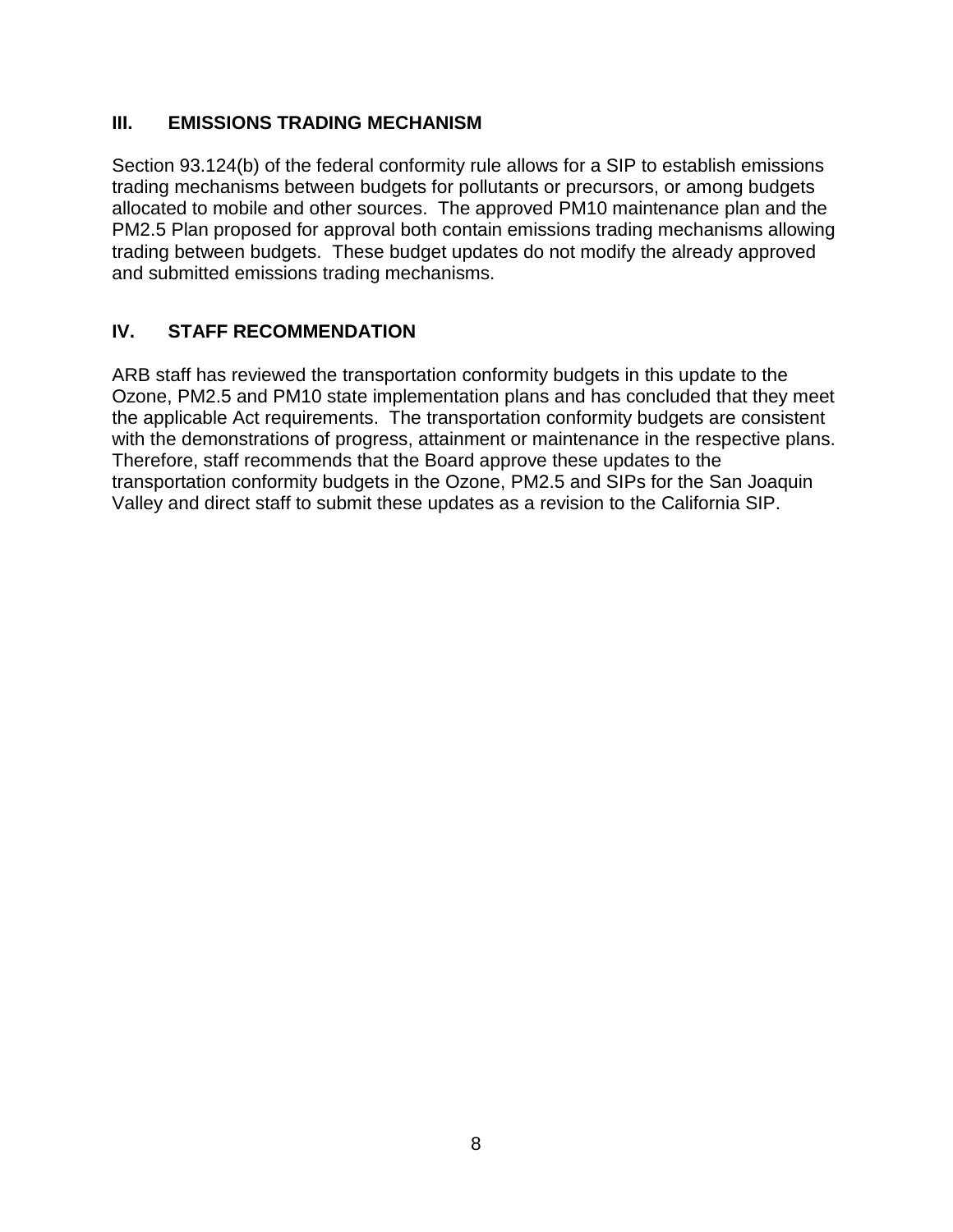### **Attachment: Budget Detail for Updated Transportation Conformity Budgets for the San Joaquin Valley Ozone, PM2.5, and PM10 State Implementation Plans**

<span id="page-12-0"></span>

| San Joaquin Valley Draft 24 hr PM2.5 Motor Vehicle Emissions Budgets |              |                       |              |            |              |            |                  |            |               |                       |              |            |                   |            |               |            |                    |            |
|----------------------------------------------------------------------|--------------|-----------------------|--------------|------------|--------------|------------|------------------|------------|---------------|-----------------------|--------------|------------|-------------------|------------|---------------|------------|--------------------|------------|
| 2012 Plan for the 2006 24 hour NAAQS                                 |              |                       |              |            |              |            |                  |            |               |                       |              |            |                   |            |               |            |                    |            |
| (tons per winter average day)                                        |              |                       |              |            |              |            |                  |            |               |                       |              |            |                   |            |               |            |                    |            |
|                                                                      |              |                       |              |            |              |            |                  |            |               |                       |              |            |                   |            |               |            |                    |            |
| 2017 Motor Vehicle Emissions Budgets                                 |              |                       |              |            |              |            |                  |            |               |                       |              |            |                   |            |               |            |                    |            |
| 2015 FSTIP MPO activity data                                         |              |                       |              |            |              |            |                  |            |               |                       |              |            |                   |            |               |            |                    |            |
|                                                                      |              |                       |              |            |              |            |                  |            |               |                       |              |            |                   |            |               |            |                    |            |
| County                                                               | Fresno       |                       | <b>Kern</b>  |            | <b>Kings</b> |            | <b>Madera</b>    |            | <b>Merced</b> |                       | San Joaquin  |            | <b>Stanislaus</b> |            | <b>Tulare</b> |            | San Joaquin Valley |            |
|                                                                      |              |                       |              |            |              |            |                  |            |               |                       |              |            |                   |            |               |            |                    | Air Basin  |
|                                                                      | <b>PM2.5</b> | <b>NO<sub>x</sub></b> | <b>PM2.5</b> | <b>NOx</b> | <b>PM2.5</b> | <b>NOx</b> | <b>PM2.5</b>     | <b>NOx</b> | <b>PM2.5</b>  | <b>NO<sub>x</sub></b> | <b>PM2.5</b> | <b>NOx</b> | <b>PM2.5</b>      | <b>NOx</b> | <b>PM2.5</b>  | <b>NOx</b> | <b>PM2.5</b>       | <b>NOx</b> |
| EMFAC2014                                                            | 0.94         | 31.97                 | 0.80         | 28.67      | 0.15         | 5.88       | 0.18             | 5.97       | 0.29          | 10.98                 | 0.60         | 15.44      | 0.39              | 12.25      | 0.37          | 11.15      |                    |            |
|                                                                      |              |                       |              |            |              |            |                  |            |               |                       |              |            |                   |            |               |            |                    |            |
| Total                                                                | 0.94         | 31.97                 | 0.80         | 28.67      | 0.15         | 5.88       | 0.18             | 5.97       | 0.29          | 10.98                 | 0.60         | 15.44      | 0.39              | 12.25      | 0.37          | 11.15      | 3.71               | 122.31     |
| Air Basin Total                                                      |              |                       |              |            |              |            |                  |            |               |                       |              |            |                   |            |               |            | 3.8                | 123        |
| <b>Disaggregated County Totals</b>                                   | 0.961        | 32.146                | 0.814        | 28.836     | 0.151        | 5.912      | 0.185            | 6.008      | 0.292         | 11.038                | 0.618        | 15.527     | 0.403             | 12.319     | 0.376         | 11.213     |                    |            |
| <b>Budget</b>                                                        | 1.0          | 32.1                  | 0.8          | 28.8       | 0.2          | 5.9        | 0.2 <sub>0</sub> | 6.0        | 0.3           | 11.0                  | 0.6          | 15.5       | 0.4               | 12.3       | 0.4           | 11.2       | 3.8                | 123.0      |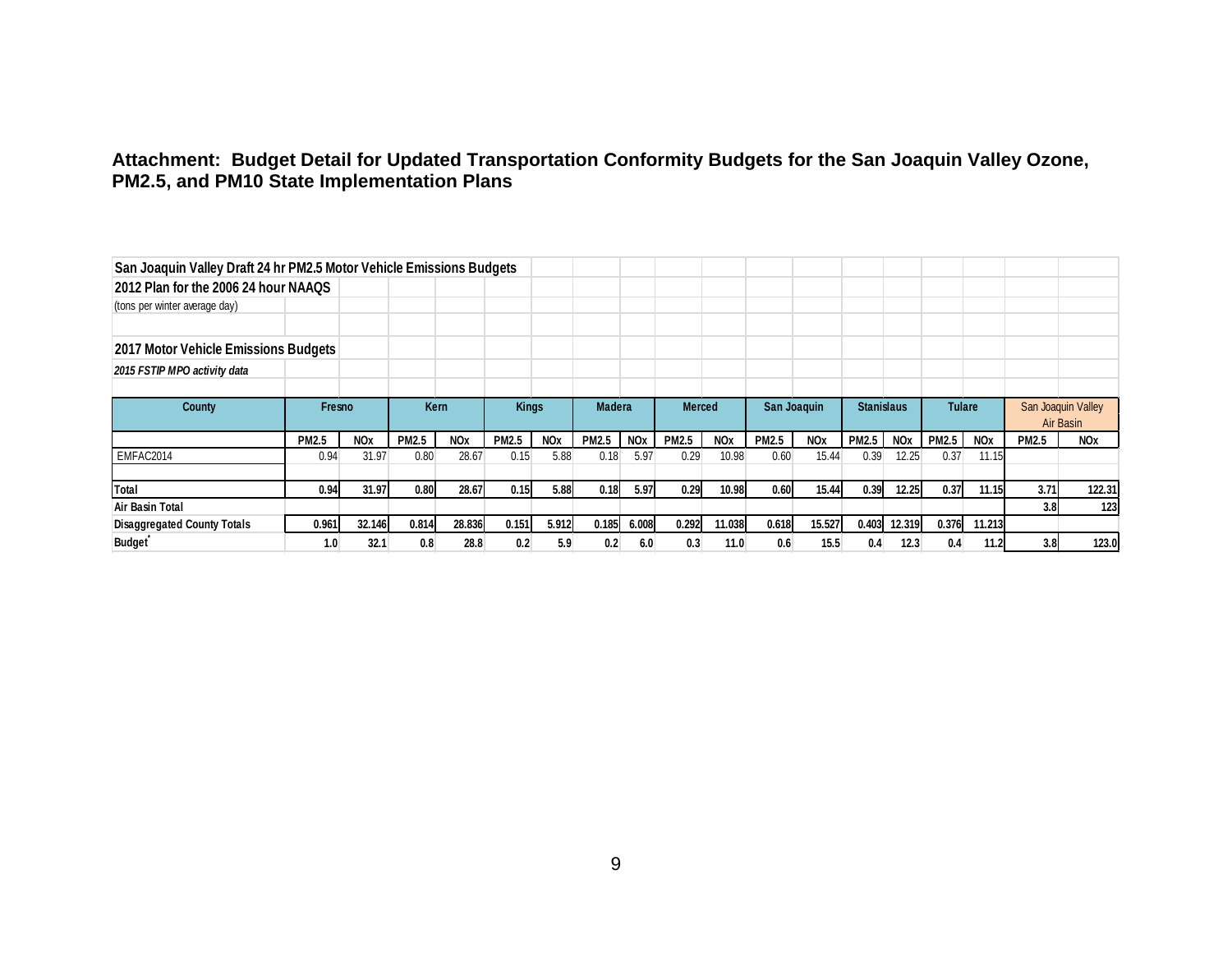## Attachment - continued

| San Joaquin Valley Draft 8-Hour Ozone Motor Vehicle Emissions Budgets |            |            |            |             |              |            |               |            |               |            |            |             |                   |                   |               |            |            |                                        |
|-----------------------------------------------------------------------|------------|------------|------------|-------------|--------------|------------|---------------|------------|---------------|------------|------------|-------------|-------------------|-------------------|---------------|------------|------------|----------------------------------------|
| 2008/2011 Update Plan for the 1997 8-hour Ozone Standard              |            |            |            |             |              |            |               |            |               |            |            |             |                   |                   |               |            |            |                                        |
| (tons per summer average day)                                         |            |            |            |             |              |            |               |            |               |            |            |             |                   |                   |               |            |            |                                        |
|                                                                       |            |            |            |             |              |            |               |            |               |            |            |             |                   |                   |               |            |            |                                        |
| 2017 Motor Vehicle Emissions Budgets                                  |            |            |            |             |              |            |               |            |               |            |            |             |                   |                   |               |            |            |                                        |
| 2015 FSTIP MPO activity data                                          |            |            |            |             |              |            |               |            |               |            |            |             |                   |                   |               |            |            |                                        |
|                                                                       |            |            |            |             |              |            |               |            |               |            |            |             |                   |                   |               |            |            |                                        |
| <b>County</b>                                                         | Fresno     |            | Kern       |             | <b>Kings</b> |            | <b>Madera</b> |            | <b>Merced</b> |            |            | San Joaquin |                   | <b>Stanislaus</b> | <b>Tulare</b> |            |            | San Joaquin Valley                     |
|                                                                       |            |            |            |             |              |            |               |            |               |            |            |             |                   |                   |               |            |            | Air Basin                              |
|                                                                       | <b>ROG</b> | <b>NOx</b> | <b>ROG</b> | <b>NOx</b>  | ROG          | <b>NOx</b> | <b>ROG</b>    | <b>NOx</b> | <b>ROG</b>    | <b>NOx</b> | <b>ROG</b> | <b>NOx</b>  | <b>ROG</b>        | <b>NOx</b>        | <b>ROG</b>    | <b>NOx</b> | <b>ROG</b> | <b>NOx</b>                             |
| EMFAC2014                                                             | 8.69       | 29.71      | 6.87       | 26.66       | 1.41         | 5.46       | 2.01          | 5.51       | 2.69          | 10.20      | 6.38       | 14.03       | 4.10              | 11.28             | 4.04          | 10.25      |            |                                        |
|                                                                       |            |            |            |             |              |            |               |            |               |            |            |             |                   |                   |               |            |            |                                        |
| <b>Total</b>                                                          | 8.69       | 29.71      | 6.87       | 26.66       | 1.41         | 5.46       | 2.01          | 5.51       | 2.69          | 10.20      | 6.38       | 14.03       | 4.10              | 11.28             | 4.04          | 10.25      | 36.19      | 113.08                                 |
| Air Basin Total                                                       |            |            |            |             |              |            |               |            |               |            |            |             |                   |                   |               |            | 36.2       | 114                                    |
| <b>Disaggregated County Totals</b>                                    | 8.690      | 29.948     | 6.868      | 26.807      | 1.407        | 5.488      | 2.012         | 5.537      | 2.694         | 10.258     | 6.379      | 14.105      | 4.103             | 11.343            | 4.046         | 10.308     |            |                                        |
| <b>Budget</b>                                                         | 8.7        | 29.9       | 6.9        | 26.8        | 1.4          | 5.5        | 2.0           | 5.5        | 2.7           | 10.3       | 6.4        | 14.1        | 4.1               | 11.3              | 4.0           | 10.3       | 36.2       | 113.8                                  |
|                                                                       |            |            |            |             |              |            |               |            |               |            |            |             |                   |                   |               |            |            |                                        |
| 2020 Motor Vehicle Emissions Budgets                                  |            |            |            |             |              |            |               |            |               |            |            |             |                   |                   |               |            |            |                                        |
| 2015 FSTIP MPO activity data                                          |            |            |            |             |              |            |               |            |               |            |            |             |                   |                   |               |            |            |                                        |
|                                                                       |            |            |            |             |              |            |               |            |               |            |            |             |                   |                   |               |            |            |                                        |
|                                                                       | Fresno     |            |            | Kern        |              |            | <b>Madera</b> |            | <b>Merced</b> |            |            | San Joaquin | <b>Stanislaus</b> |                   | <b>Tulare</b> |            |            |                                        |
| <b>County</b>                                                         |            |            |            |             | <b>Kings</b> |            |               |            |               |            |            |             |                   |                   |               |            |            | San Joaquin Valley<br><b>Air Basin</b> |
|                                                                       | <b>ROG</b> | <b>NOx</b> | <b>ROG</b> | <b>NOx</b>  | <b>ROG</b>   | <b>NOx</b> | <b>ROG</b>    | <b>NOx</b> | <b>ROG</b>    | <b>NOx</b> | <b>ROG</b> | <b>NOx</b>  | <b>ROG</b>        | <b>NOx</b>        | <b>ROG</b>    | <b>NOx</b> | <b>ROG</b> | <b>NOx</b>                             |
| EMFAC2014                                                             | 6.77       | 24.15      | 5.67       | 22.21       | 1.14         | 4.62       | 1.57          | 4.43       | 2.10          | 8.47       | 5.11       | 11.25       | 3.21              | 9.10              | 3.09          | 8.01       |            |                                        |
|                                                                       |            |            |            |             |              |            |               |            |               |            |            |             |                   |                   |               |            |            |                                        |
| Total                                                                 | 6.77       | 24.15      | 5.67       | 22.21       | 1.14         | 4.62       | 1.57          | 4.43       | 2.10          | 8.47       | 5.11       | 11.25       | 3.21              | 9.10              | 3.09          | 8.01       | 28.65      | 92.24                                  |
| Air Basin Total                                                       |            |            |            |             |              |            |               |            |               |            |            |             |                   |                   |               |            | 28.7       | 93                                     |
| <b>Disaggregated County Totals</b>                                    | 6.776      | 24.348     | 5.682      | 22.396      | 1.144        | 4.654      | 1.568         | 4.468      | 2.102         | 8.543      | 5.118      | 11.339      | 3.218             | 9.179             | 3.094         | 8.072      |            |                                        |
| <b>Budget</b>                                                         | 6.8        | 24.3       | 5.7        | 22.4        | 1.1          | 4.7        | 1.6           | 4.5        | 2.1           | 8.5        | 5.1        | 11.3        | 3.2               | 9.2               | 3.1           | 8.1        | 28.7       | 93.0                                   |
|                                                                       |            |            |            |             |              |            |               |            |               |            |            |             |                   |                   |               |            |            |                                        |
| 2023 Motor Vehicle Emissions Budgets                                  |            |            |            |             |              |            |               |            |               |            |            |             |                   |                   |               |            |            |                                        |
| 2015 FSTIP MPO activity data                                          |            |            |            |             |              |            |               |            |               |            |            |             |                   |                   |               |            |            |                                        |
|                                                                       |            |            |            |             |              |            |               |            |               |            |            |             |                   |                   |               |            |            |                                        |
| County                                                                | Fresno     |            |            | <b>Kern</b> | <b>Kings</b> |            | <b>Madera</b> |            | <b>Merced</b> |            |            | San Joaquin | <b>Stanislaus</b> |                   | <b>Tulare</b> |            |            | San Joaquin Valley<br><b>Air Basin</b> |
|                                                                       | <b>ROG</b> | <b>NOx</b> | <b>ROG</b> | <b>NOx</b>  | <b>ROG</b>   | <b>NOx</b> | <b>ROG</b>    | <b>NOx</b> | <b>ROG</b>    | <b>NOx</b> | <b>ROG</b> | <b>NOx</b>  | <b>ROG</b>        | <b>NOx</b>        | <b>ROG</b>    | <b>NOx</b> | <b>ROG</b> | <b>NOx</b>                             |
| EMFAC2014                                                             | 5.56       | 14.40      | 4.82       | 12.71       | 0.94         | 2.68       | 1.27          | 2.66       | 1.71          | 5.07       | 4.29       | 7.18        | 2.65              | 5.78              | 2.48          | 4.87       |            |                                        |
| Total                                                                 | 5.56       | 14.40      | 4.82       | 12.71       | 0.94         | 2.68       | 1.27          | 2.66       | 1.71          | 5.07       | 4.29       | 7.18        | 2.65              | 5.78              | 2.48          | 4.87       | 23.71      | 55.34                                  |
| Air Basin Total                                                       |            |            |            |             |              |            |               |            |               |            |            |             |                   |                   |               |            | 23.8       | 56                                     |
| <b>Disaggregated County Totals</b>                                    | 5.583      | 14.570     | 4.837      | 12.858      | 0.942        | 2.714      | 1.270         | 2.690      | 1.712         | 5.132      | 4.302      | 7.261       | 2.660             | 5.845             | 2.493         | 4.930      |            |                                        |
|                                                                       | 5.6        |            | 4.8        | 12.9        | 0.9          | 2.7        |               | 2.7        | 1.7           | 5.1        |            | 7.3         | 2.7               | 5.8               | 2.5           |            |            |                                        |
| <b>Budget</b>                                                         |            | 14.6       |            |             |              |            | 1.3           |            |               |            | 4.3        |             |                   |                   |               | 4.9        | 23.8       | 56.0                                   |